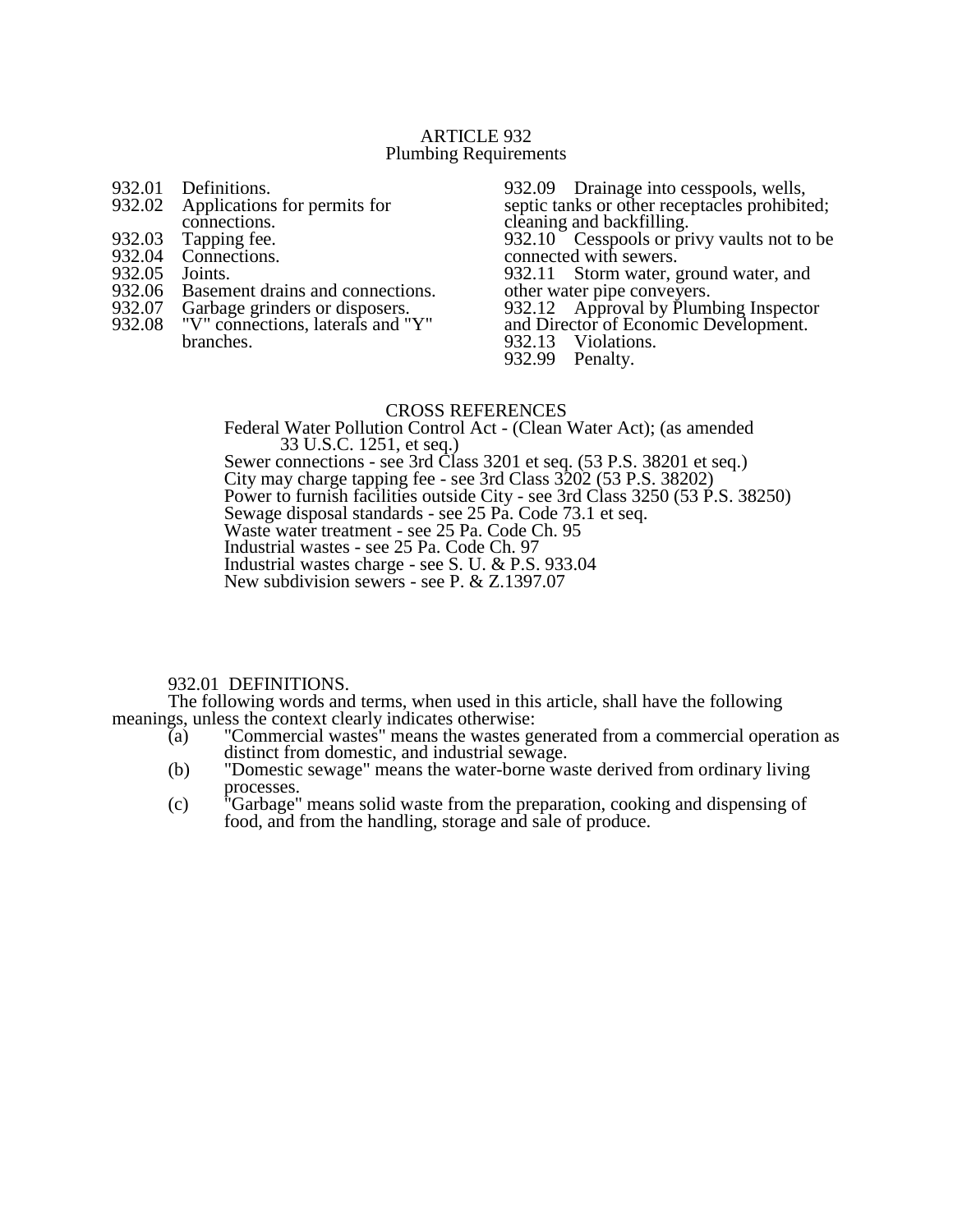- (d) "Garbage grinders" means a mechanical device which shreds or grinds food for the purpose of sewage disposal.
- (e) "Ground garbage" means the residue from the preparation, cooking and dispensing of food that has been shredded to such degree that all particles shall be carried freely in suspension under the normal flow conditions prevailing in the sewer conduit to which they are contributory and those prevailing in public sewers with no particle greater than one-half inch in any dimension.
- (f) "Industrial wastes" means the wastes from industrial processes as distinct from domestic, and commercial sewage.
- (g) "Interceptor" means a device designed and installed so as to separate and retain deleterious, hazardous, or undesirable matter from normal wastes, while permitting normal sewage or wastes to discharge into the drainage system by gravity.
- (h) "Person" means any individual, partnership, firm, company, corporation, association, joint stock company, trust, estate, governmental entity or any other legal entity, or their legal representatives, agents or assigns. The masculine gender shall include the feminine, the singular shall include the plural where indicated by the context.
- (i) "Publicly Owned Treatment Works" or "POTW" means a treatment works as defined by section 212 of the Act, which is owned by a state or municipality (as defined by section 502(4) of the Act). This definition includes any devices and systems used in the storage, treatment, recycling and reclamation of municipal sewage or industrial wastes of a liquid nature. It also includes sewers, pipes and other conveyances only if they convey wastewater to a POTW Treatment Plant. The term also means the Municipality as defined in section 502(4) of the Act, which has jurisdiction over the Indirect Discharges to and the discharges from such a treatment work [40 CFR 403.3(o)].
- (j) "Sanitary sewer" means a sewer which carries sewage and to which storm, surface and ground waters are not intentionally admitted.
- (k) "Sewage" means a combination of the water-carried wastes from residences, business buildings, institutions and industrial establishments, together with such ground, surface and storm waters as may be present.
- (l) "Sewage works" means all facilities for collection, pumping, treating and disposing of sewage (see Publicly Owned Treatment Works-POTW).
- (m) "Storm water" means storm water runoff, snow melt runoff, and surface runoff and drainage.
- (n) "Storm sewer or storm drain" means a sewer which carries storm and surface waters and drainage, but excludes sewage and polluted industrial wastes.
- (o) "General Manager" means the General Manager of the York City Wastewater Treatment Plant or his duly authorized representative.
- (p) "Treatment plant" means the York City Wastewater Treatment Plant, 1701 Black Bridge Road, York, PA 17402. (Ord. 12-2000. Passed 6-20-00.)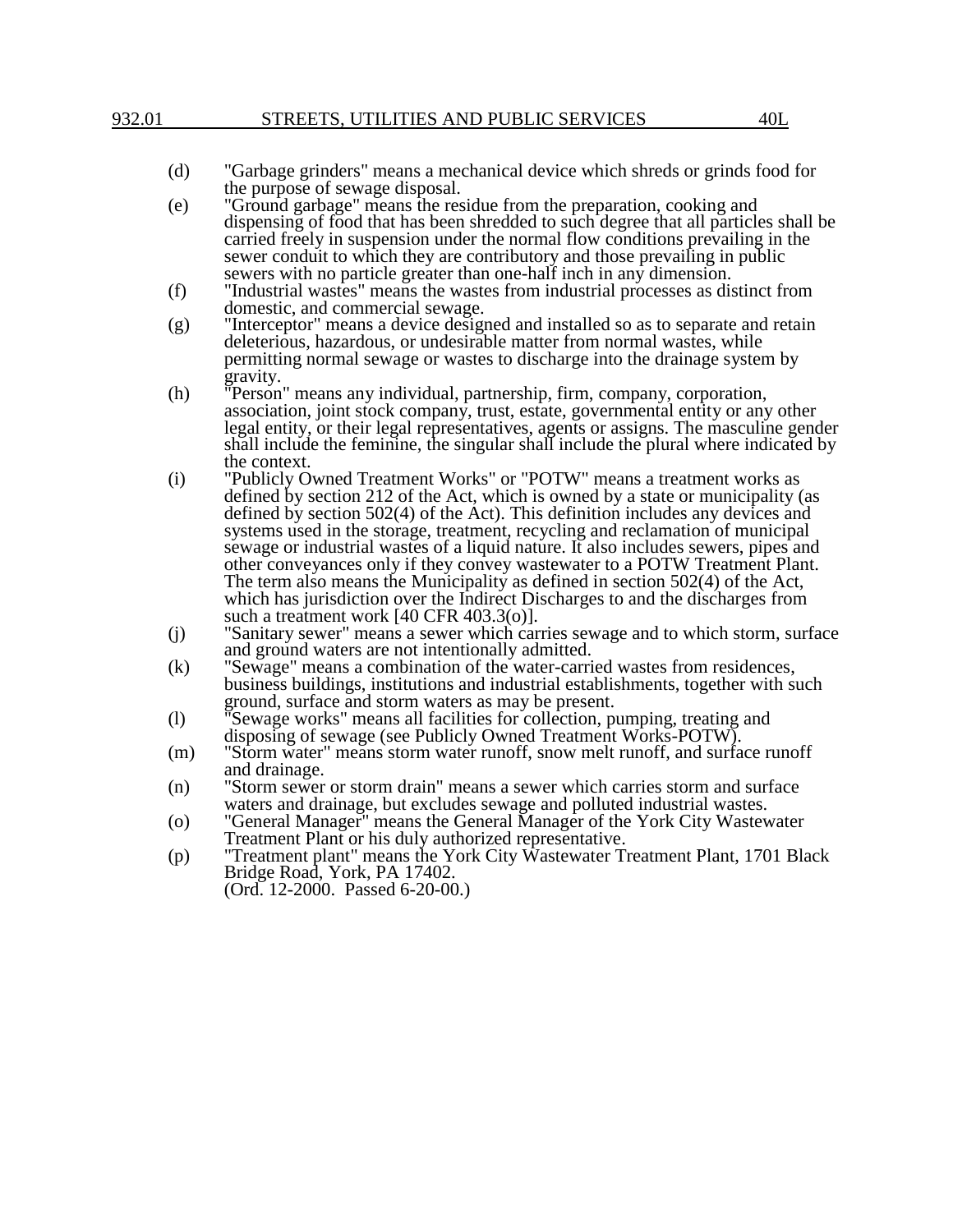# 932.02 APPLICATIONS FOR PERMITS FOR CONNECTIONS.

Whenever it is desired to make any connections with the sewage works, application for a permit shall first be made to the Plumbing Inspector in such form as may be approved by the Department of Economic Development, and a permit shall be granted by such Inspector in conformity with the provisions of this article. (Ord. 12-2000. Passed 6-20-00.)

#### 932.03 TAPPING FEE.

A charge of five hundred dollars (\$500.00) is hereby levied against each property owner for any new connection with such sewer, which sum shall be paid into the City Sewer Rental Fund at the time of the granting of the connection permit. (Ord. 12-2000. Passed  $6-20-00$ .)

### 932.04 CONNECTIONS.

(a) Connections shall be laid at the expense of the property owner, but shall be subject to inspection at all times by the Plumbing Inspector, or his properly authorized assistants. These connections shall not be covered up until they have been properly inspected and approved. Sizes shall in general be four inches or greater. They shall be laid in a workmanlike manner with sufficient slope and with watertight joints. Watertight work will be insisted upon, and the City reserves the right to take up and relay leaky connections at the owner's expense.

(b) No person, without authority or permission from the City, shall connect any property with any sewer which connects with or is a part of the sewage works of the City or discharge any sewage, or other drainage or other substance into any sewer which connects with or is a part of the City sanitary sewer system. (Ord. 12-2000. Passed 6-20-00.)

932.05 JOINTS.

All joints, of both storm and sanitary sewers, shall rendered watertight in accordance with existing regulations.

(Ord. 12-2000. Passed 6-20-00.)

# 932.06 BASEMENT DRAINS AND CONNECTIONS.

No permit for a basement drain shall be granted until the owner of the building or his agent has executed and signed a written agreement upon a form furnished by the City, releasing the City from any damage that may result from the basement being flooded by the stoppage of sewers, which agreement shall be filed with the City Plumbing Inspector. All basement sewer connections for which such permits have been obtained shall be provided with a check valve, and the plumbing waste pipes therein shall be so connected that the use of fixtures on or about the first floor of such building shall not be interfered with by the shutting off of such valve. Nothing in this section shall be construed as affecting properties with basement sewer connections which were installed prior to December 28, 1982, and for which the permit and agreement described herein were not required.

(Ord. 12-2000. Passed 6-20-00.)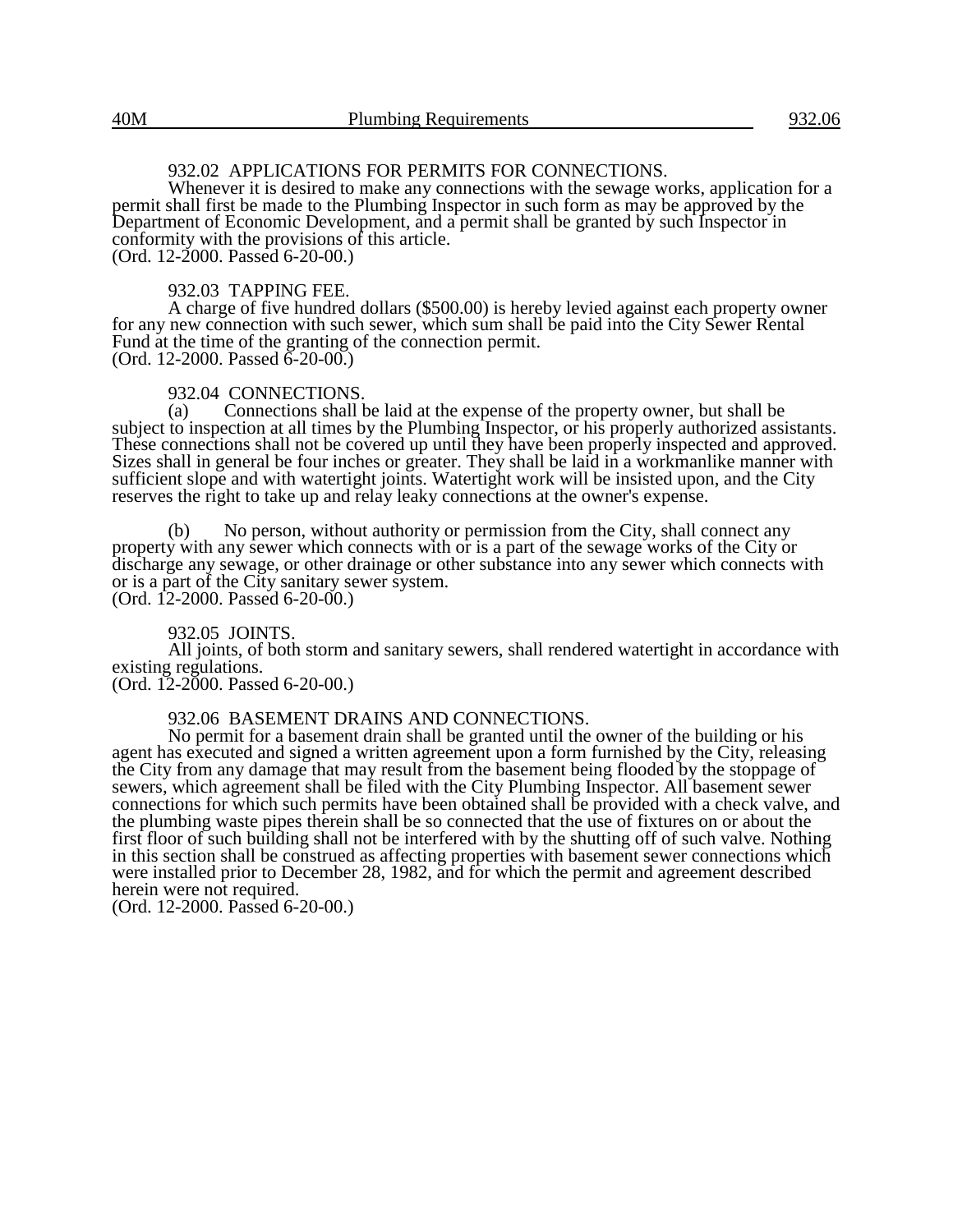# 932.07 GARBAGE GRINDERS OR DISPOSERS.<br>(a) The installation and use of garbage grinders

The installation and use of garbage grinders shall be permitted only in food preparation areas. Domestic units shall not exceed one-half horsepower in power.

(b) Garbage grinders shall be used only for the disposal of food wastes and no other; specifically, not for the disposal of paper products, pathological material, or any other prohibited materials or wastes. Such devices shall produce particles of a size that can be carried freely under normal flow conditions prevailing in the sewer conduit to which they are contributory. They shall not be permitted in areas where sluggish flow or other similar conditions exist which would be made worse by the use of garbage grinders.

Where a property is equipped with a garbage grinder, the property owner shall be responsible for maintenance of connections from the main to the buildings.

(d) All garbage grinders shall be registered with the Plumbing Inspector at the time of installation. (Ord. 12-2000. Passed 6-20-00.)

# 932.08 "V" CONNECTIONS, LATERALS AND "Y" BRANCHES.

All connections to the sanitary sewer system or any part thereof shall be made at the end of V or lateral provided at the curb or at the Y branch provided in the main sewer for that purpose. Where it is necessary to make a connection at a point not provided with a Y branch, the sewer shall be tapped and a Y branch inserted. A record of the exact location of such connection shall be made at once and placed on the official plans of the City. No connection shall be laid by any person from the main sewer to the curb line except under the supervision of the Plumbing Inspector and Director of Economic Development or his duly authorized assistants. All connections with laterals at the curb shall be made under the supervision of the Plumbing Inspector and Director of Economic Development or his duly authorized assistants. (Ord. 12-2000. Passed 6-20-00.)

### 932.09 DRAINAGE INTO CESSPOOLS, WELLS, SEPTIC TANKS OR OTHER RECEPTACLES PROHIBITED; CLEANING AND BACKFILLING.

The drainage or depositing of sewage into cesspools, wells, septic tanks, drain fields or other sewage or drainage receptacles is prohibited. The use of cesspools, wells, septic tanks, drain fields or other sewage or drainage receptacles for the disposal of sewage is prohibited. All cesspools, wells, septic tanks or other sewer or drainage receptacles so used shall be cleaned, filled and sealed. A three months' notice to discontinue the use of any cesspool and to have it cleaned and filled shall be given by the Department of Economic Development. After the cesspool has been cleaned, it may be used to receive surface or roof drainage, upon permission granted therefor by the Department of Economic Development. (Ord. 12-2000. Passed 6-20-00.)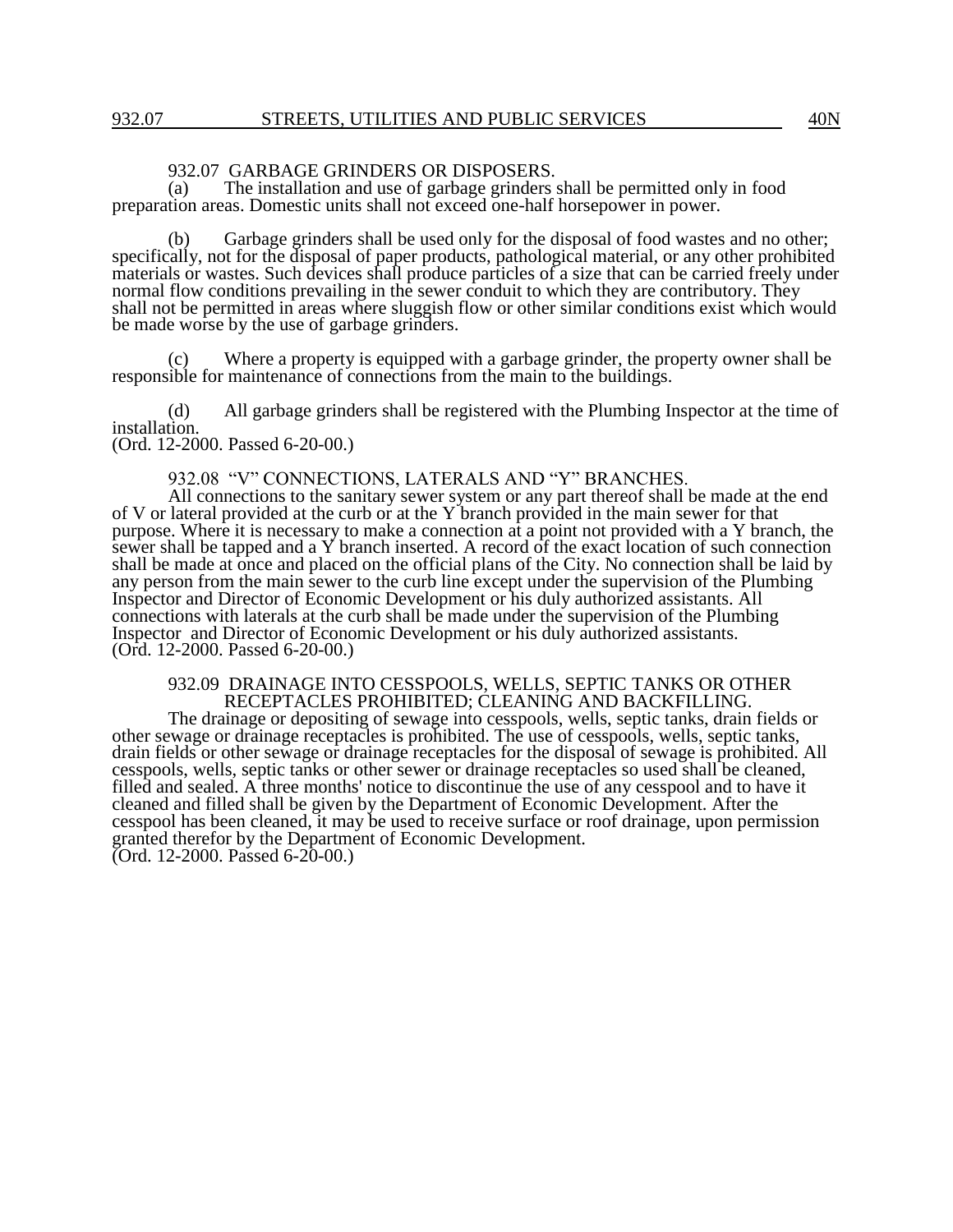# 932.10 CESSPOOLS OR PRIVY VAULTS NOT TO BE CONNECTED WITH SEWERS.

No connection for any cesspool or privy vault shall be made with any sewer, and no privy vault or cesspool for sewage or house drainage shall hereafter be constructed in any part of the City.

(Ord. 12-2000. Passed 6-20-00.)

# 932.11 STORM WATER, GROUND WATER, AND OTHER WATER PIPE CONVEYERS.

No storm water or downspout pipes, or other pipes used to convey water, except the pipes necessary to plumbing and dwelling drainage systems, shall be connected with any sanitary sewer. The Plumbing Inspector shall at all times have the right to close up or disconnect from the sanitary sewer system any private dwelling sewer which is used for the carrying of storm water or ground water into the sanitary sewer.

(Ord. 12-2000. Passed 6-20-00.)

# 932.12 APPROVAL BY PLUMBING INSPECTOR AND DIRECTOR OF ECONOMIC DEVELOPMENT.

(a) Before or after any building shall be connected with the sewage works, the plumbing system thereof shall be inspected and approved by the Plumbing Inspector and Superintendent of Sanitary Sewers, and he may order a revision, alteration or correction thereof to the end that the same may conform, in construction and manner of use, to the provisions of this article, the requirements of the State Department of Health, the requirements of the State Department of Environmental Resources, the requirements of the United States Environmental Protection Agency and the Acts of Assembly relating thereto.

(b) When any building is removed, or any drainage or sewer system is abandoned or dismantled or removed, the sewer connection shall be disconnected at the curb, or property line and properly sealed and inspected by the Plumbing Inspector. (Ord. 12-2000. Passed 6-20-00.)

# 932.13 VIOLATIONS.

(a) Upon failure of any owner to comply with any of the terms and requirements of this article after notice to do so, the same may be done or caused to be done by the City and the cost thereof shall be levied and collected from such owner, together with penalty of ten percent (10%) of such costs and all charges and expenses. Such amount shall be a lien upon such premises from the time of the completion of the work, which date shall be fixed by the certificate of the Plumbing Inspector, filed with the City Solicitor, and may be collected by action in assumpsit, or such lien may be filed and proceeded in as provided by law in the case of municipal liens.

(b) In addition thereto any owner or other person who violates or refuses to comply with any provision of this article or any notice given under the authority of the same, or who obstructs or interferes with any person in the execution of any of the provisions hereof, shall be subject to the penalty provided in Section 931.99. (Ord. 12-2000. Passed 6-20-00.)